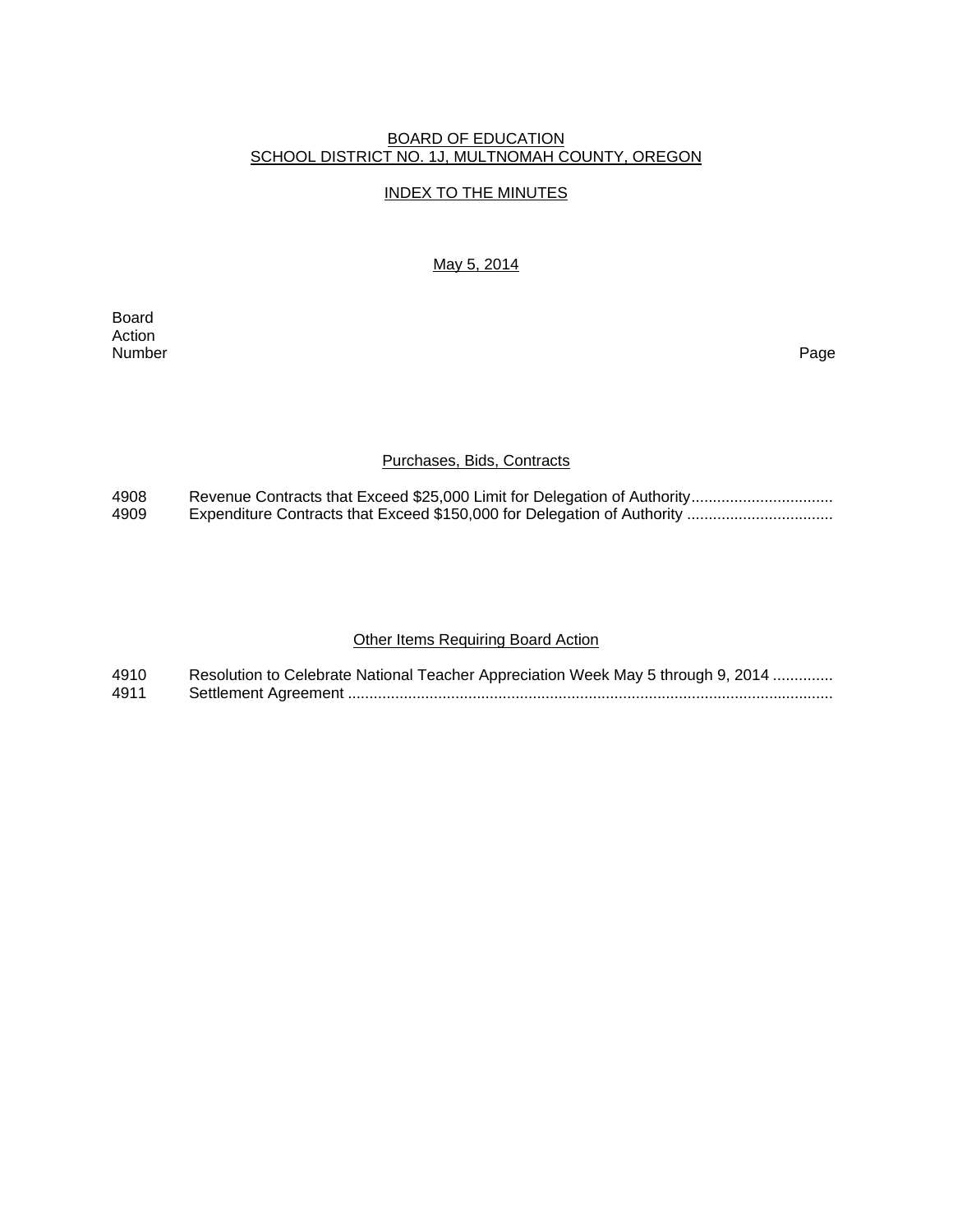#### OFFICE OF THE BOARD OF EDUCATION SCHOOL DISTRICT NO. 1J, MULTNOMAH COUNTY, OREGON BLANCHARD EDUCATION SERVICE CENTER PORTLAND, OREGON

The study session of the Board of Education came to order at 6:00pm at the call of Co-Chair Greg Belisle in the Board Auditorium of the Blanchard Education Service Center, 501 N. Dixon St, Portland, Oregon.

There were present: Pam Knowles, Co-Chair - *absent* Ruth Adkins Bobbie Regan Tom Koehler Steve Buel Matt Morton - *absent*  Greg Belisle, Co-Chair

Andrew Davidson, Student Representative

**Staff**  Carole Smith, Superintendent Amanda Whalen, Senior Policy Advisor

Co-Chair Belisle called the meeting to order at 6:00pm.

## **PUBLIC COMMENT**

Tanya Holak stated her concern about District operations and safety in PPS schools. She had filed a complaint 13 weeks ago about a male custodian being in a restroom with a young girl student and has not received a response. She has asked PPS for the policy and procedures about the situation but has been ignored. Ms. Holak viewed the matter as a district-wide safety issue. PPS needs to ensure safety and transparency in their schools.

# **TEACHER APPRECIATION WEEK**

The Board acknowledged teachers in celebration of National Teachers Appreciation Week, May 5-9, 2014.

# **REPORT: STUDENT SURVEY ON TRI-MET YOUTH PASS**

Jon Isaacs, Chief of Communications, provided background information on the Youth Pass. All PPS high school students receive a Youth Pass free of charge and 99% of high school students collected their pass. A Work Group was formed to determine the usage of the Youth Pass. Student Representative Davidson commented that the Youth Pass was not only used for getting to school, but also used for field trips and high school bands travelling to other school sites. The Work Group compiled a survey on what routes were being used and for what reason the Youth Pass was being used. PPS and Tri-met codesigned the survey. The survey was given to students in late fall, the data was collected, and a thirdparty prepared the analysis of the results. DHM Research walked the Board through the survey results which indicated that of the 6700 students who took the survey: ridership remains high at 81%, the pass was mostly used to go to and from school; and, without the Youth Pass, half of the students would be driven to school.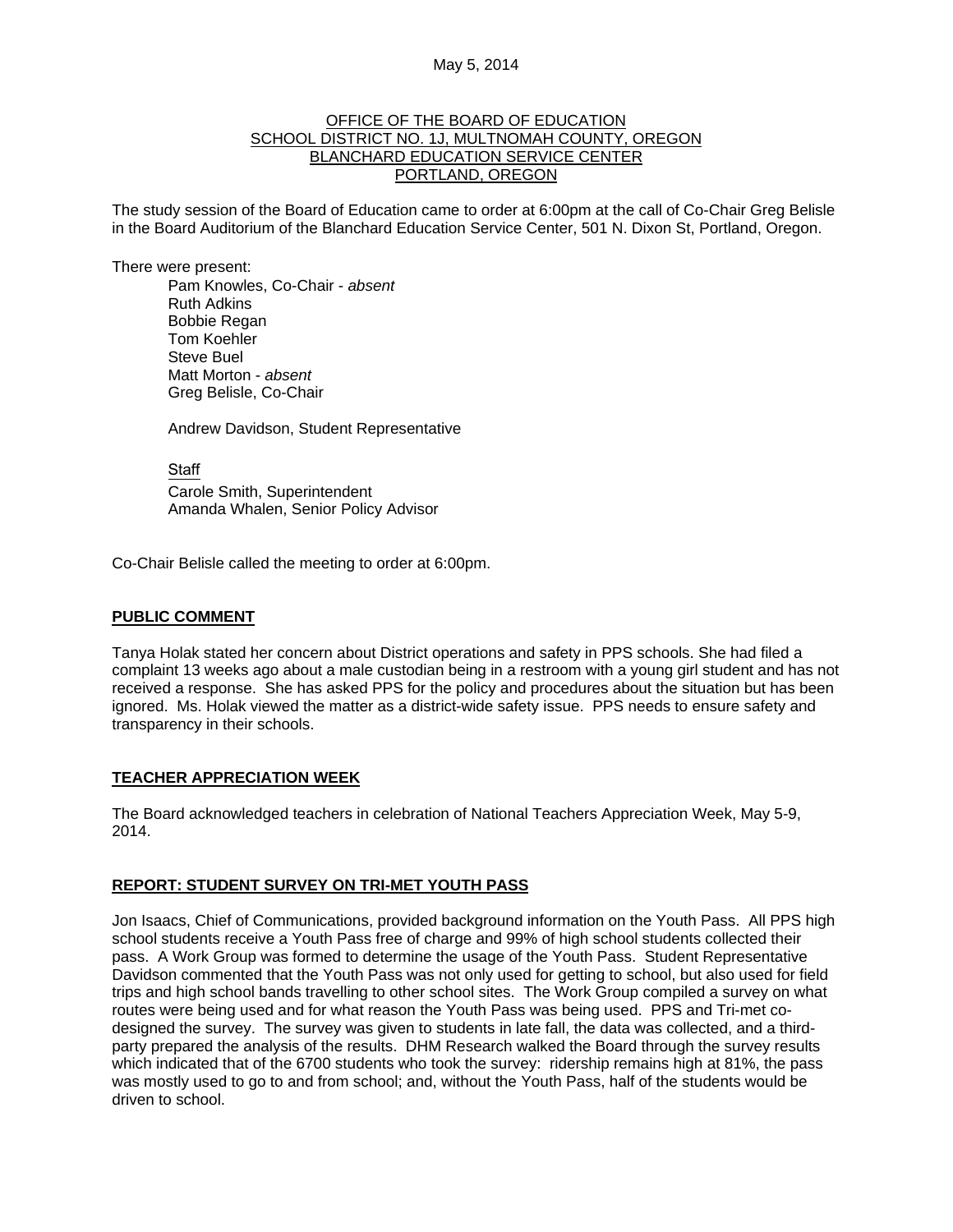Director Regan stated that she hoped PPS partners, Tri-Met and the City, view the Youth Pass as a successful program and continues to partner with us in the future. Director Regan asked if there was any fear from our students in terms of safety in using Tri-Met. DHM responded that they did not see a lot of specifics around a certain incidence, but safety is not an infrequent mention in public transportation surveys. Mr. Isaacs suggested follow-up with Benson and Madison high schools where students reported that they felt safe only some of the time on Tri-Met.

Director Koehler stated that the survey was a great piece of work. Director Regan added that, in fact, the three partners were teaching students a civics lesson with the offering of public transportation; the public has been asking for public agencies to share resources.

# **ADJOURN**

Co-Chair Belisle adjourned the meeting at 6:42pm.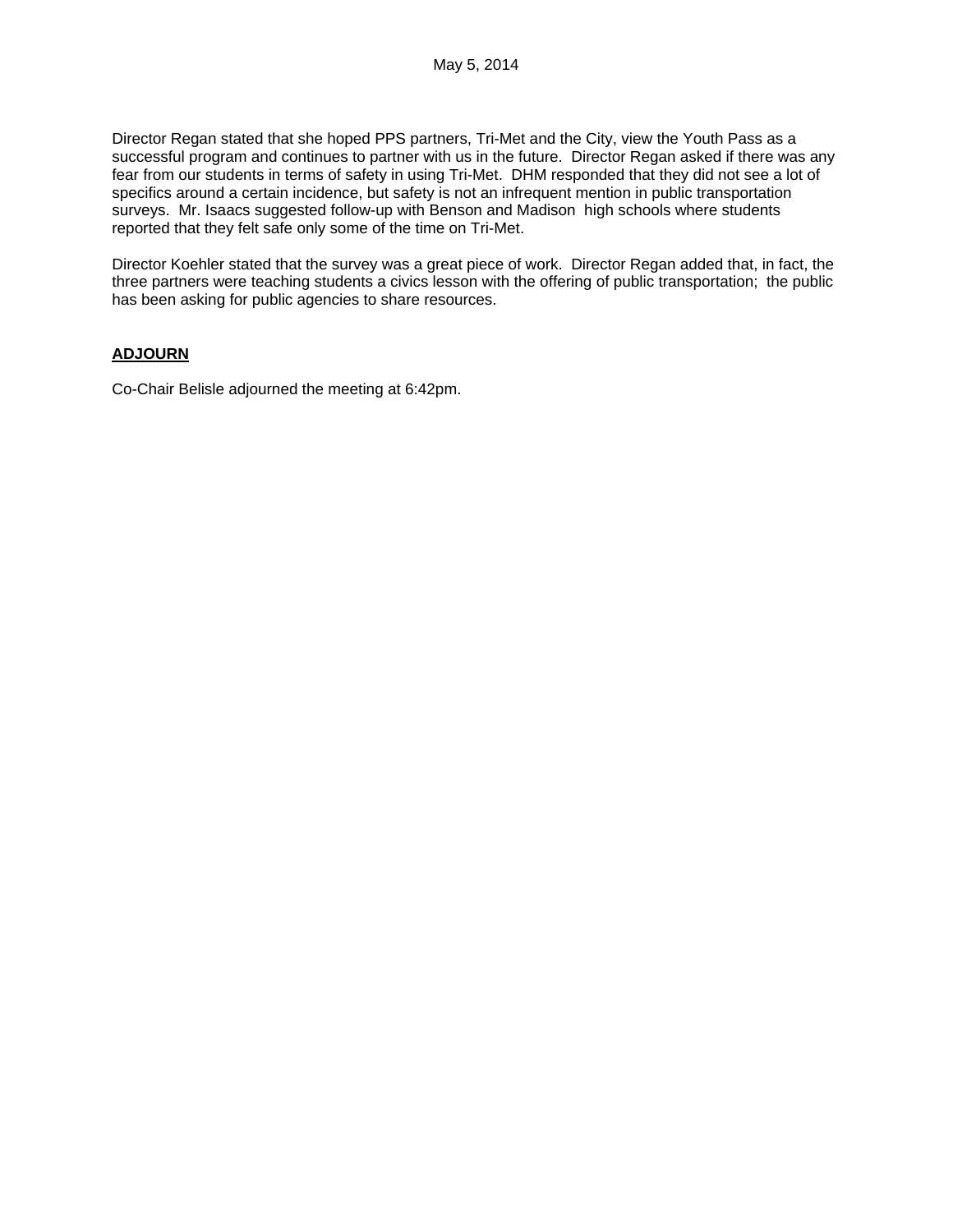# Purchases, Bids, Contracts

The Superintendent RECOMMENDED adoption of the following items:

Numbers 4908 and 4909

Director Adkins moved and Director Regan seconded the motion to adopt the above numbered items. The motion was put to a voice vote and passed unanimously (yes-5, no-0]; with Directors Knowles and Morton absent and Student Representative Davidson voting yes, unofficial).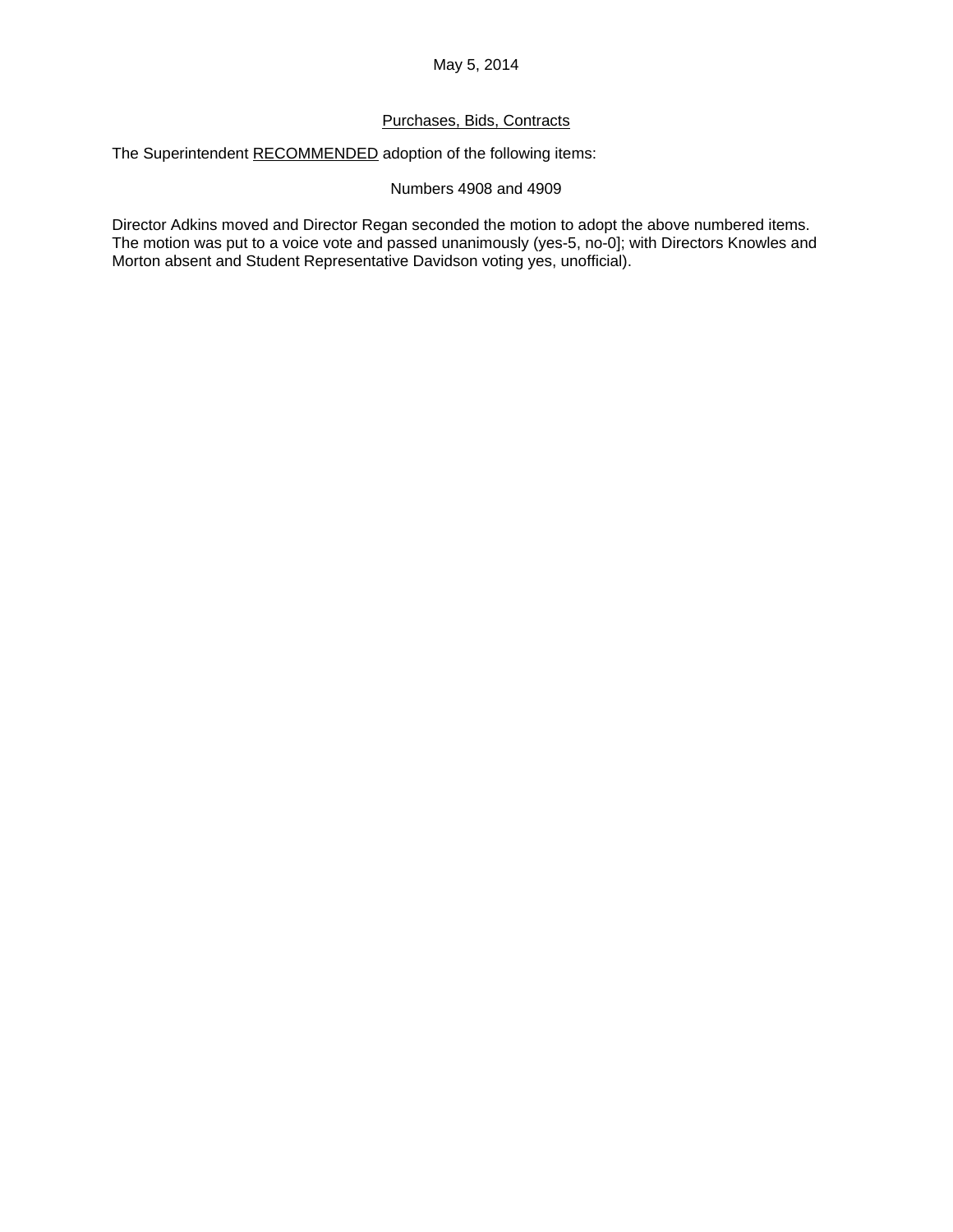#### May 5, 2014

### **RESOLUTION No. 4908**

#### Revenue Contracts that Exceed \$25,000 Limit for Delegation of Authority

#### **RECITAL**

Portland Public Schools ("District") Public Contracting Rules PPS-45-0200 ("Authority to Approve District Contracts; Delegation of Authority to Superintendent") requires the Board of Education ("Board") to enter into and approve all contracts, except as otherwise expressly authorized. Contracts exceeding \$25,000 per contractor are listed below.

### **RESOLUTION**

The Superintendent recommends that the Board approve these contracts. The Board accepts this recommendation and by this resolution authorizes the Deputy Clerk to enter into agreements in a form approved by General Counsel for the District.

#### **NEW REVENUE CONTRACTS**

No New Revenue Contracts

## **NEW INTERGOVERNMENTAL AGREEMENTS / REVENUE ("IGA/Rs")**

No New IGA/Rs

### **AMENDMENTS TO EXISTING REVENUE CONTRACTS**

No Amendments to Existing Revenue Contracts

# **LIMITED SCOPE REAL PROPERTY REVENUE AGREEMENTS AND AMENDMENTS**

| Contractor                     | Contract<br>Term                | <b>Contract Type</b>                  | <b>Description of Services</b>                                                                                                                                                      | Contract<br>Amount | <b>Responsible</b><br>Administrator,<br><b>Funding Source</b> |
|--------------------------------|---------------------------------|---------------------------------------|-------------------------------------------------------------------------------------------------------------------------------------------------------------------------------------|--------------------|---------------------------------------------------------------|
| Washington High<br>School, LLC | 05/06/14<br>through<br>5/5/20   | Revenue Lease<br>Agreement<br>R xxxxx | Former Washington/Monroe<br>site: Lease of existing surface<br>parking lot in the SE corner of<br>the property. Initial term of 6<br>years plus the option for a 5<br>vear renewal. | \$79,200           | T. Magliano<br><b>Fund 445</b><br>Dept. 5597                  |
| Washington High<br>School, LLC | 05/06/14<br>through<br>10/31/19 | Revenue Agreement<br>R xxxxx          | Former Washington/Monroe<br>site: Future option to purchase<br>the property at fair market<br>value.                                                                                | \$50,000           | T. Magliano<br><b>Fund 445</b><br>Dept. 5597                  |

*N. Sullivan*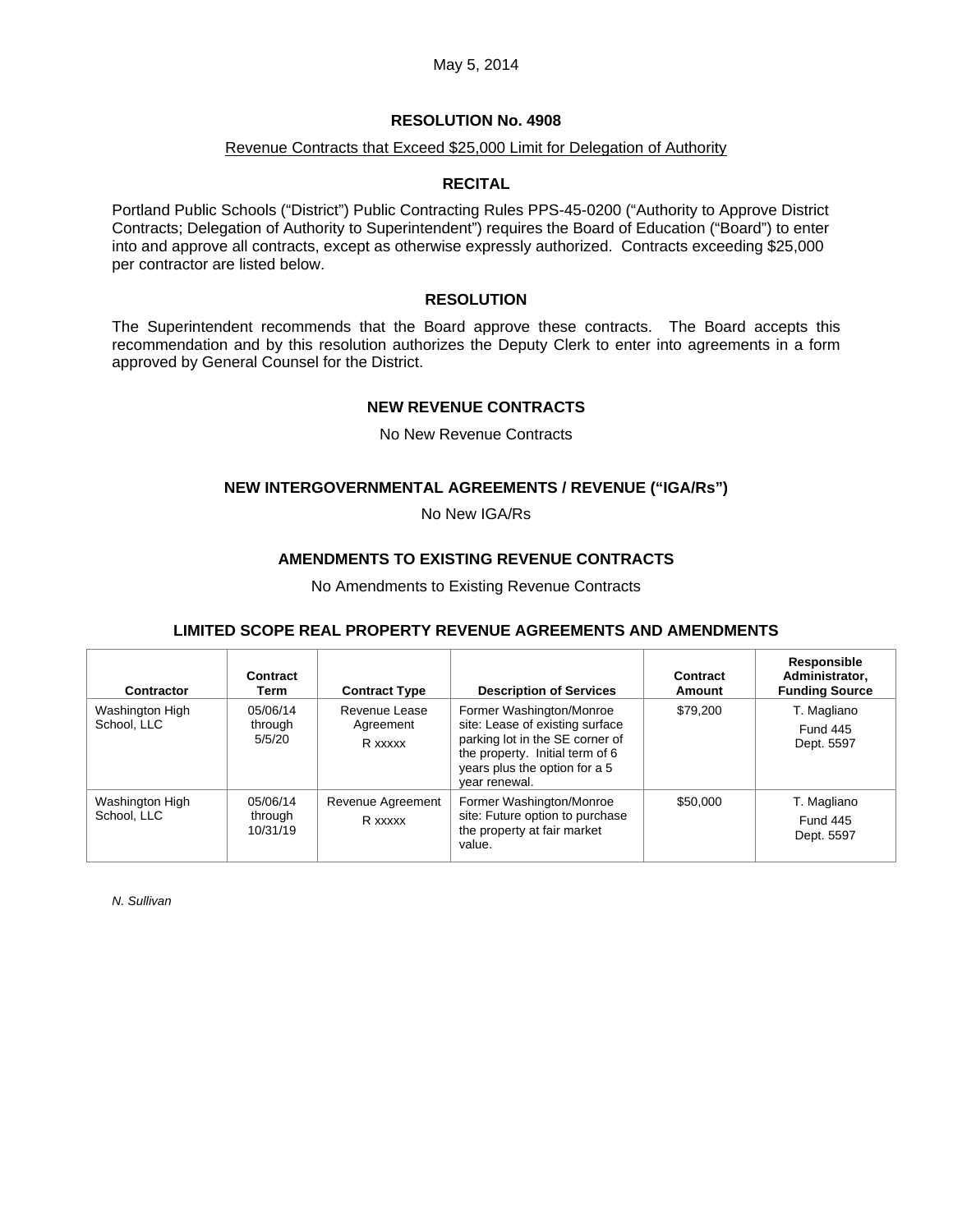## **RESOLUTION No. 4909**

# Expenditure Contracts that Exceed \$150,000 for Delegation of Authority

# **RECITAL**

Portland Public Schools ("District") Public Contracting Rules PPS-45-0200 ("Authority to Approve District Contracts; Delegation of Authority to Superintendent") requires the Board of Education ("Board") enter into contracts and approve payment for products, materials, supplies, capital outlay, equipment, and services whenever the total amount exceeds \$150,000 per contract, excepting settlement or real property agreements. Contracts meeting this criterion are listed below.

#### **RESOLUTION**

The Superintendent recommends that the Board approve these contracts. The Board accepts this recommendation and by this resolution authorizes the Deputy Clerk to enter into agreements in a form approved by General Counsel for the District.

| Contractor                     | Contract<br>Term                | <b>Contract Type</b>                | <b>Description of Services</b>                                                                                                                  | <b>Contract</b><br>Amount | Responsible<br>Administrator,<br><b>Funding Source</b>                   |
|--------------------------------|---------------------------------|-------------------------------------|-------------------------------------------------------------------------------------------------------------------------------------------------|---------------------------|--------------------------------------------------------------------------|
| G.B. Manchester<br>Corporation | 05/06/14<br>through<br>12/31/14 | Construction<br>Services<br>C xxxxx | Multiple Sites: Access control<br>and video monitoring in 19<br>locations as part of the Access<br>Control Project - Phase IV.<br>ITB 2013-1720 | \$349.507                 | T. Magliano<br>Fund 404 & 438<br>Dept. 5597<br>Projects X0106 &<br>J0166 |
| Point Monitor<br>Corporation   | 05/06/14<br>through<br>11/30/14 | Construction<br>Services<br>C xxxxx | Marshall: Full fire alarm system<br>replacement.<br>ITB 2014-1781                                                                               | \$482.740                 | J. Owens<br><b>Fund 451</b><br>Dept. 7720<br>Project DE329               |

#### **NEW CONTRACTS**

# **NEW INTERGOVERNMENTAL AGREEMENTS ("IGAs")**

No New IGAs

# **AMENDMENTS TO EXISTING CONTRACTS**

No New Amendments to Existing Contracts

*N. Sullivan*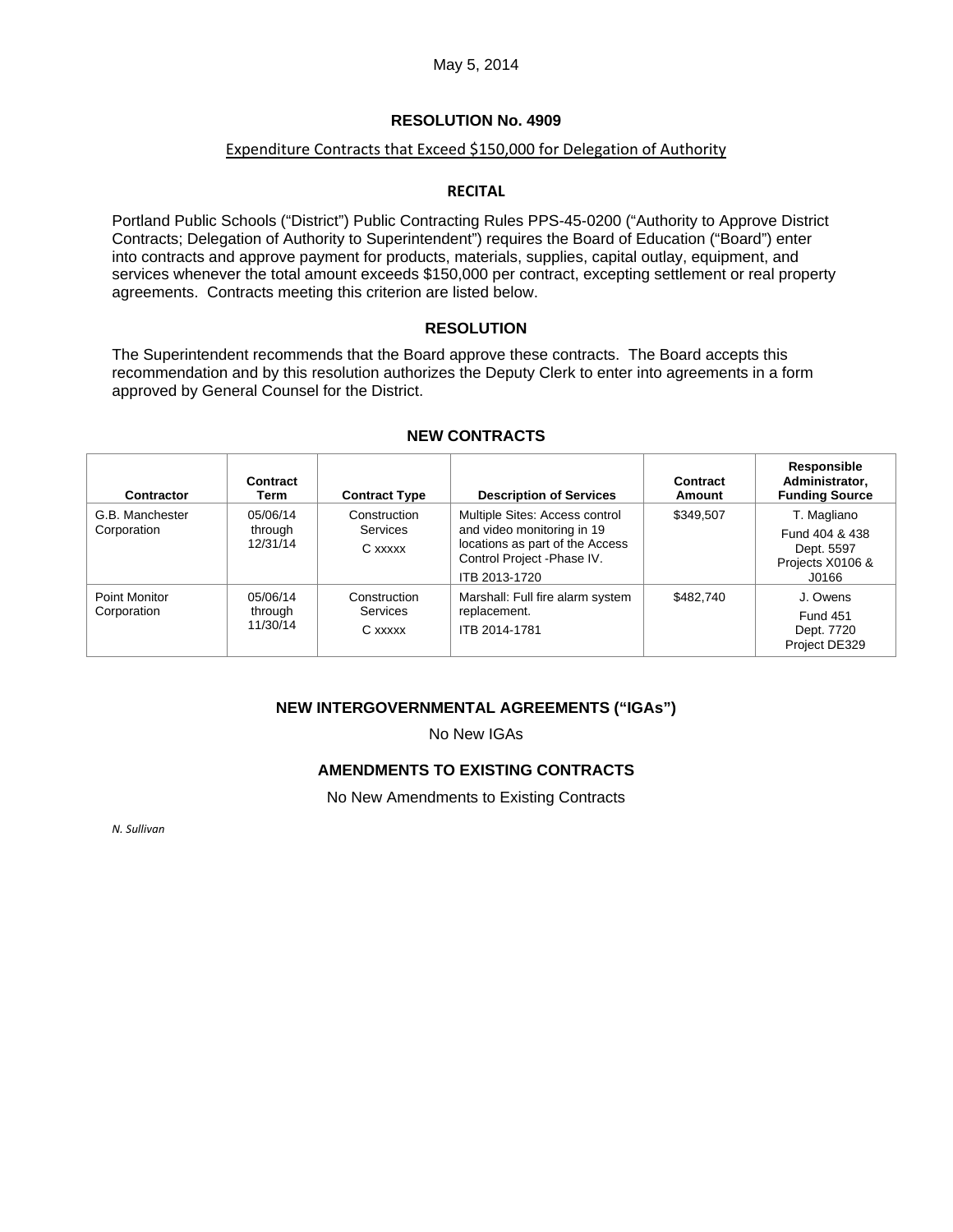May 5, 2014

### Other Items Requiring Board Action

The Superintendent RECOMMENDED adoption of the following items:

#### Numbers 4910 and 4911

During the Committee of the Whole, Director Buel moved and Director Regan seconded the motion to adopt Resolution 4910. The motion was put to a voice vote and passed unanimously (yes-5, no-0; with Directors Knowles and Morton absent and Student Representative Davidson voting yes, unofficial}.

Director Adkins moved and Director Regan seconded the motion to adopt Resolution 4911. The motion was put to a voice vote and passed unanimously (yes-5, no-0]; with Directors Knowles and Morton absent and Student Representative Davidson voting yes, unofficial).